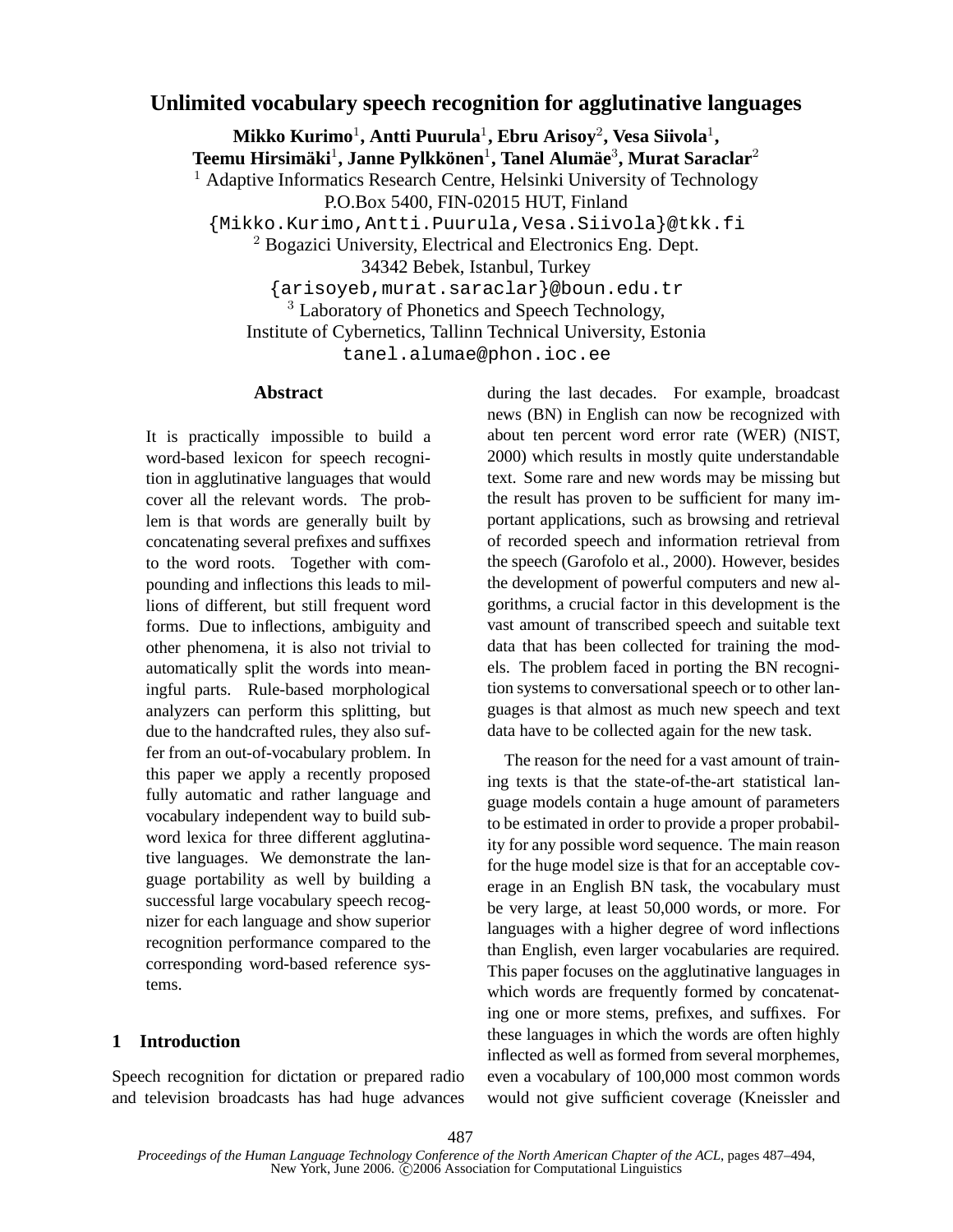Klakow, 2001; Hirsimäki et al., 2005). Thus, the solution to the language modeling clearly has to involve splitting of words into smaller modeling units that could then be adequately modeled.

This paper focuses on solving the vocabulary problem for several languages in which the speech and text database resources are much smaller than for the world's main languages. A common feature for the agglutinative languages, such as Finnish, Estonian, Hungarian and Turkish is that the large vocabulary continuous speech recognition (LVCSR) attempts so far have not resulted comparable performance to the English systems. The reason for this is not only the language modeling difficulties, but, of course, the lack of suitable speech and text training data resources. In (Geutner et al., 1998; Siivola et al., 2001) the systems aim at reducing the active vocabulary and language models to a feasible size by clustering and focusing. In (Szarvas and Furui, 2003; Alumäe, 2005; Hacioglu et al., 2003) the words are split into morphemes by languagedependent hand-crafted morphological rules. In (Kneissler and Klakow, 2001; Arisoy and Arslan, 2005) different combinations of words, grammatical morphemes and endings are utilized to decrease the OOV rate and optimize the speech recognition accuracy. However, constant large improvements over the conventional word-based language models in LVCSR have been rare.

The approach presented in this paper relies on a data-driven algorithm called Morfessor (Creutz and Lagus, 2002; Creutz and Lagus, 2005) which is a language independent unsupervised machine learning method to find morpheme-like units (called statistical morphs) from a large text corpus. This method has several advantages over the rule-based grammatical morphemes, e.g. that no hand-crafted rules are needed and all words can be processed, even the foreign ones. Even if good grammatical morphemes are available, the language modeling results by the statistical morphs seem to be at least as good, if not better (Hirsimäki et al., 2005). In this paper we evaluate the statistical morphs for three agglutinative languages and describe three different speech recognition systems that successfully utilize the n-gram language models trained for these units in the corresponding LVCSR tasks.

# **2 Building the lexicon and language models**

#### **2.1 Unsupervised discovery of morph units**

Naturally, there are many ways to split the words into smaller units to reduce a lexicon to a tractable size. However, for a subword lexicon suitable for language modeling applications such as speech recognition, several properties are desirable:

- 1. The size of the lexicon should be small enough that the n-gram modeling becomes more feasible than the conventional word based modeling.
- 2. The coverage of the target language by words that can be built by concatenating the units should be high enough to avoid the out-ofvocabulary problem.
- 3. The units should be somehow meaningful, so that the previously observed units can help in predicting the next one.
- 4. In speech recognition one should be able to determine the pronunciation for each unit.

A common approach to find the subword units is to program the language-dependent grammatical rules into a morphological analyzer and utilize that to then split the text corpus into morphemes as in e.g. (Hirsimäki et al., 2005; Alumäe, 2005; Hacioglu et al., 2003). There are some problems related to ambiguous splits and pronunciations of very short inflection-type units, but also the coverage in, e.g., news texts may be poor because of many names and foreign words.

In this paper we have adopted a similar approach as (Hirsimäki et al., 2005). We use unsupervised learning to find the best units according to some cost function. In the Morfessor algorithm the minimized cost is the coding length of the lexicon and the words in the corpus represented by the units of the lexicon. This minimum description length based cost function is especially appealing, because it tends to give units that are both as frequent and as long as possible to suit well for both training the language models and also decoding of the speech. Full coverage of the language is also guaranteed by splitting the rare words into very short units, even to single phonemes if necessary. For language models utilized in speech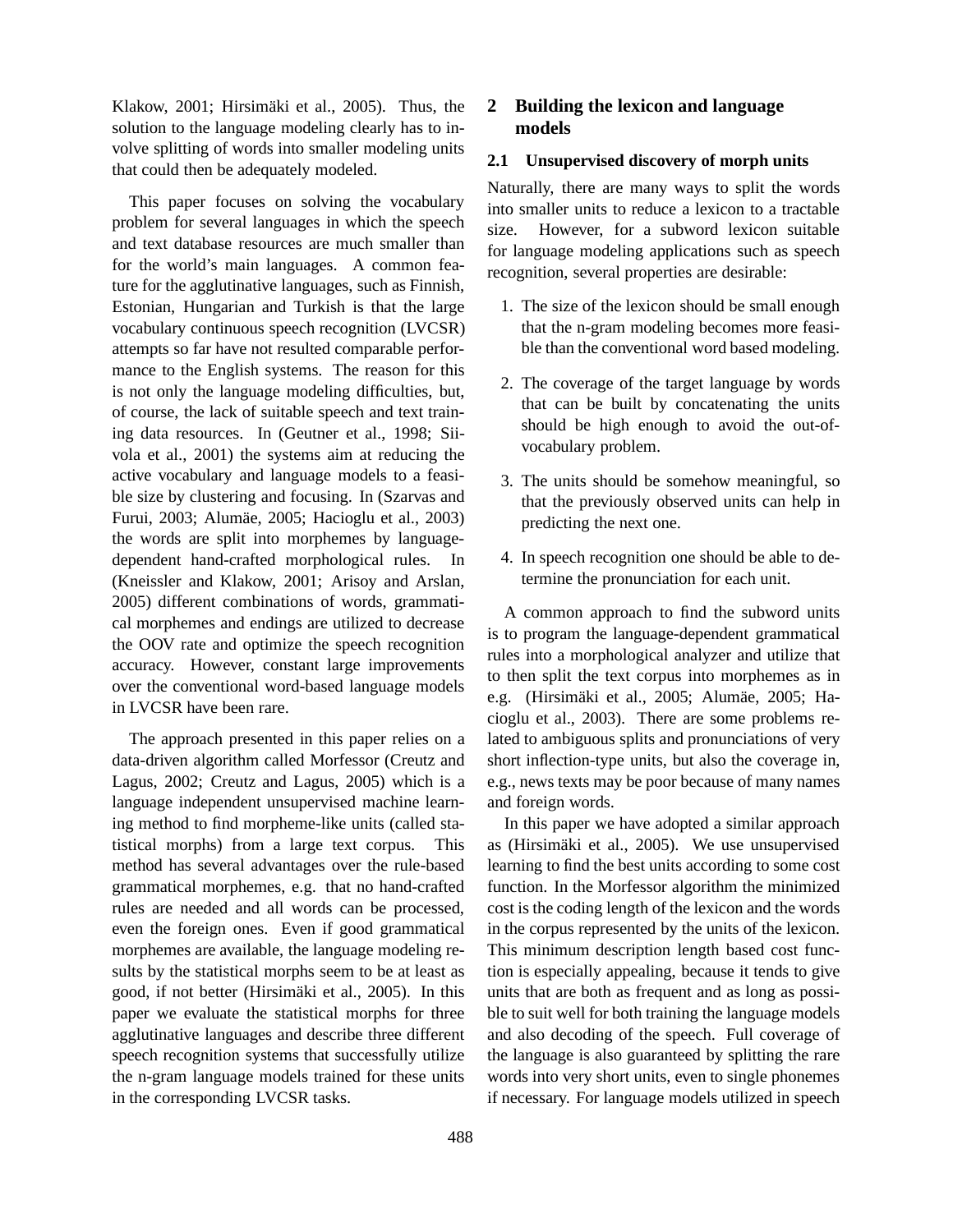recognition, the lexicon of the statistical morphs can be further reduced by omitting the rare words from the input of the Morfessor algorithm. This operation does not reduce the coverage of the lexicon, because it just splits the rare words then into smaller units, but the smaller lexicon may offer a remarkable speed up of the recognition.

The pronunciation of, especially, the short units may be ambiguous and may cause severe problems in languages like English, in which the pronunciations can not be adequately determined from the orthography. In most agglutinative languages, such as Finnish, Estonian and Turkish, rather simple letterto-phoneme rules are, however, sufficient for most cases.

### **2.2 Building the lexicon for open vocabulary**

The whole training text corpus is first passed through a word splitting transformation as in Figure 1. Based on the learned subword unit lexicon, the best split for each word is determined by performing a Viterbi search with the unigram probabilities of the units. At this point the word break symbols are added between each word in order to incorporate that information in the statistical language models, as well. Then the ngram models are trained similarly as if the language units were words including word and sentence break symbols as additional units.

#### **2.3 Building the n-gram model over morphs**

Even though the required morph lexicon is much smaller than the lexicon for the corresponding word n-gram estimation, the data sparsity problem is still important. Interpolated Kneser-Ney smoothing is utilized to tune the language model probabilities in the same way as found best for the word n-grams. The n-grams that are not very useful for modeling the language can be discarded from the model in order to keep the model size down. For Turkish, we used the entropy based pruning (Stolcke, 1998), where the n-grams, that change the model entropy less than a given treshold, are discarded from the model. For Finnish and Estonian, we used n-gram growing (Siivola and Pellom, 2005). The n-grams that increase the training set likelihood enough with respect to the corresponding increase in the model size are accepted into the model (as in the minimum description length principle). After the growing pro-



Figure 1: The steps in the process of estimating a language model based on statistical morphs from a text corpus (Hirsimäki et al., 2005).

cess the model is further pruned with entropy based pruning. The method allows us to train models with higher order n-grams, since the memory consumption is lower and also gives somewhat better models. Both methods can also be viewed as choosing the correct model complexity for the training data to avoid over-learning.

# **3 Statistical properties of Finnish, Estonian and Turkish**

Before presenting the speech recognition results, some statistical properties are presented for the three agglutinative languages studied. If we consider choosing a vocabulary of the 50k-70k most common words, as usual in English broadcast news LVCSR systems, the out-of-vocabulary (OOV) rate in English is typically smaller than 1%. Using the language model training data the following OOV rates can be found for a vocabulary including only the most common words: 15% OOV for 69k in Finnish (Hirsimäki et al., 2005), 10% for 60k in Estonian and 9% for 50k in Turkish. As shown in (Hacioglu et al., 2003) this does not only mean the same amount of extra speech recognition errors, but even more, because the recognizer tends to lose track when unknown words get mapped to those that are in the vocabulary. Even doubling the vocabulary is not a suf-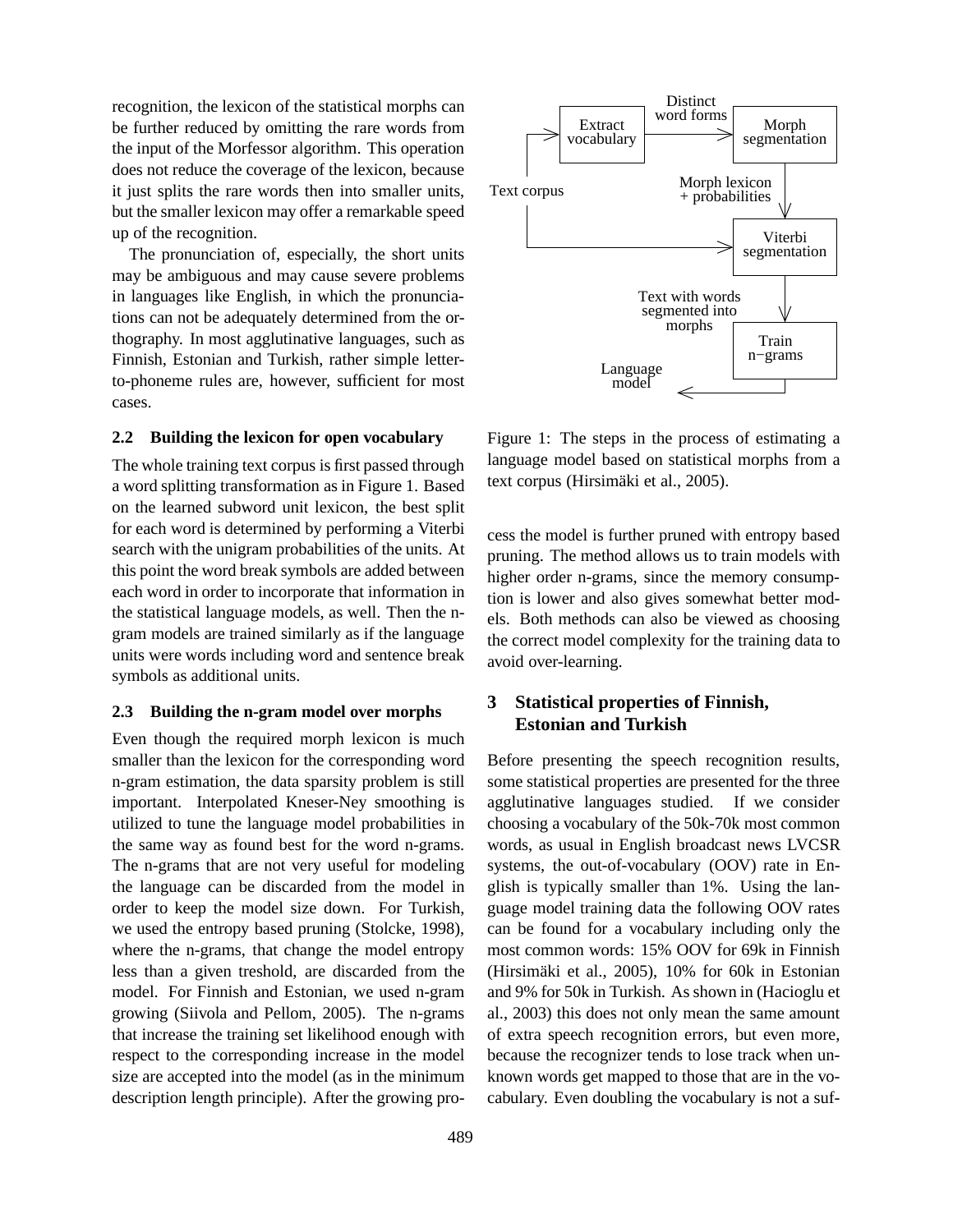

Figure 2: Vocabulary growth of words and morphs for Turkish language

ficient solution, because a vocabulary twice as large (120k) would only reduce the OOV rate to 6% in Estonian and 5% in Turkish. In Finnish even a 400k vocabulary of the most common words still gives 5% OOV in the language model training material.

Figure 2 illustrates the vocabulary explosion encountered when using words and how using morphs avoids this problem for Turkish. The figure on the left shows the vocabulary growth for both words and morphs. The figure on the right shows the graph for morphs in more detail. As seen in the figure, the number of new words encountered continues to increase as the corpus size gets larger whereas the number of new morphs encountered levels off.

# **4 Speech recognition experiments**

#### **4.1 About selection of the recognition tasks**

In this work the morph-based language models have been applied in speech recognition for three different agglutinative languages, Finnish, Estonian and Turkish. The recognition tasks are speaker dependent and independent fluent dictation of sentences taken from newspapers and books, which typically require very large vocabulary language models.

### **4.2 Finnish**

Finnish is a highly inflected language, in which words are formed mainly by agglutination and compounding. Finnish is also the language for which the algorithm for the unsupervised morpheme discovery (Creutz and Lagus, 2002) was originally developed. The units of the morph lexicon for the experiments in this paper were learned from a joint corpus containing newspapers, books and newswire stories of totally about 150 million words (CSC, 2001). We obtained a lexicon of 25k morphs by feeding the learning algorithm with the word list containing the 160k most common words. For language model training we used the same text corpus and the recently developed growing n-gram training algorithm (Siivola and Pellom, 2005). The amount of resulted n-grams are listed in Table 4. The average length of a morph is such that a word corresponds to 2.52 morphs including a word break symbol.

The speech recognition task consisted of a book read aloud by one female speaker as in (Hirsimäki et al., 2005). Speaker dependent cross-word triphone models were trained using the first 12 hours of data and evaluated by the last 27 minutes. The models included tied state hidden Markov models (HMMs) of totally 1500 different states, 8 Gaussian mixtures (GMMs) per state, short-time mel-cepstral features (MFCCs), maximum likelihood linear transformation (MLLT) and explicit phone duration models (Pylkkönen and Kurimo, 2004). The real-time factor of recognition speed was less than 10 xRT with a 2.2 GHz CPU. However, with the efficient LVCSR decoder utilized (Pylkkönen, 2005) it seems that by making an even smaller morph lexicon, such as 10k, the decoding speed could be optimized to only a few times real-time without an excessive trade-off with recognition performance.

### **4.3 Estonian**

Estonian is closely related to Finnish and a similar language modeling approach was directly applied to the Estonian recognition task. The text corpus used to learn the morph units and train the statistical language model consisted of newspapers and books, altogether about 55 million words (Segakorpus, 2005). At first, 45k morph units were obtained as the best subword unit set from the list of the 470k most common words in the corpora. For speeding up the recognition, the morph lexicon was afterwards reduced to 37k by splitting the rarest morphs (occurring in only one or two words) further into smaller ones. Corresponding growing n-gram language models as in Finnish were trained from the Estonian corpora resulting the n-grams in Table 4.

The speech recognition task in Estonian consisted of long sentences read by 50 randomly picked heldout test speakers, 7 sentences each (a part of (Meister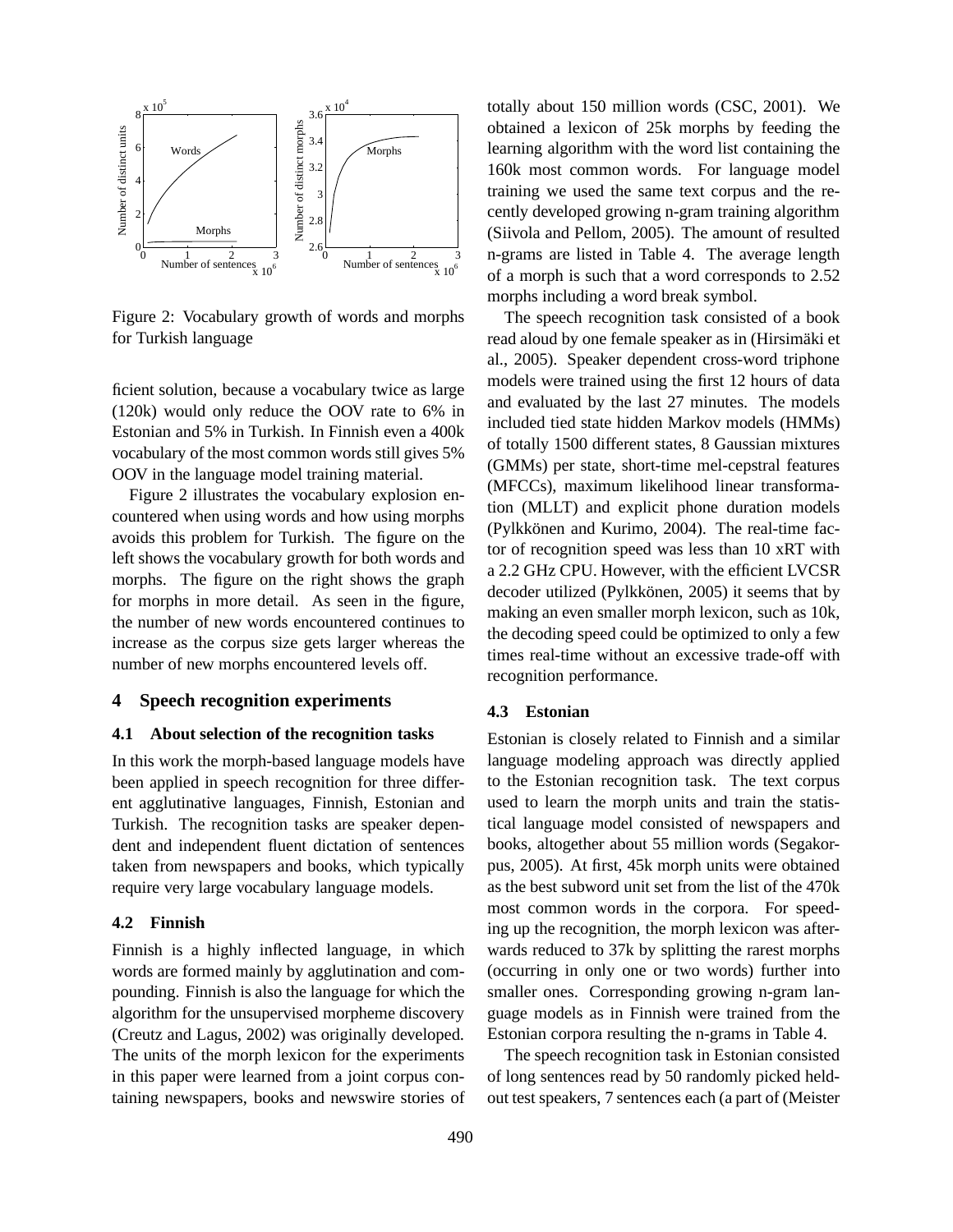et al., 2002)). Unlike the Finnish and Turkish microphone data, this data was recorded from telephone, i.e. 8 kHz sampling rate and narrow band data instead of 16 kHz and normal (full) bandwidth. The phoneme models were trained for speaker independent recognition using windowed cepstral mean subtraction and significantly more data (over 200 hours and 1300 speakers) than for the Finnish task. The speaker independence, together with the telephone quality and occasional background noises, made this task still a considerably more difficult one. Otherwise the acoustic models were similar cross-word triphone GMM-HMMs with MFCC features, MLLT transformation and the explicit phone duration modeling, except larger: 5100 different states and 16 GMMs per state. Thus, the recognition speed is also slower than in Finnish, about 20 xRT (2.2GHz CPU).

#### **4.4 Turkish**

Turkish is another a highly-inflected and agglutinative language with relatively free word order. The same Morfessor tool (Creutz and Lagus, 2005) as in Finnish and Estonian was applied to Turkish texts as well. Using the 360k most common words from the training corpus, 34k morph units were obtained. The training corpus consists of approximately 27M words taken from literature, law, politics, social sciences, popular science, information technology, medicine, newspapers, magazines and sports news. N-gram language models for different orders with interpolated Kneser-Ney smoothing as well as entropy based pruning were built for this morph lexicon using the SRILM toolkit (Stolcke, 2002). The number of n-grams for the highest order we tried (6 grams without entropy-based pruning) are reported in Table 4. In average, there are 2.37 morphs per word including the word break symbol.

The recognition task in Turkish consisted of approximately one hour of newspaper sentences read by one female speaker. We used decision-tree state clustered cross-word triphone models with approximately 5000 HMM states. Instead of using letter to phoneme rules, the acoustic models were based directly on letters. Each state of the speaker independent HMMs had a GMM with 6 mixture components. The HTK frontend (Young et al., 2002) was used to get the MFCC based acoustic features. The

explicit phone duration models were not applied. The training data contained 17 hours of speech from over 250 speakers. Instead of the LVCSR decoder used in Finnish and Estonian (Pylkkönen, 2005), the Turkish evaluation was performed using another decoder (AT&T, 2003), Using a 3.6GHz CPU, the realtime factor was around one.

### **5 Results**

The recognition results for the three different tasks: Finnish, Estonian and Turkish, are provided in Tables  $1 - 3$ . In each task the word error rate (WER) and letter error rate (LER) statistics for the morphbased system is compared to a corresponding wordbased system. The resulting morpheme strings are glued to words according to the word break symbols included in the language model (see Section 2.2) and the WER is computed as the sum of substituted, inserted and deleted words divided by the correct number of words. LER is included here as well, because although WER is a more common measure, it is not comparable between languages. For example, in agglutinative languages the words are long and contain a variable amount of morphemes. Thus, any incorrect prefix or suffix would make the whole word incorrect. The n-gram language model statistics are given in Table 4.

| Finnish | lexicon | <b>WER</b> | LER  |
|---------|---------|------------|------|
| Words   | 400k    | 8.5        | 1.20 |
| Morphs  | 25k     | 7.0        | 0.95 |

Table 1: The LVCSR performance for the speakerdependent Finnish task consisting of book-reading (see Section 4.2). For a reference (word-based) language model a 400k lexicon was chosen.

| Estonian      | lexicon | WER  | I LER |
|---------------|---------|------|-------|
| Words         | 60k     | 56.3 | 22.4  |
| <b>Morphs</b> | 37k     | 47.6 | 18.9  |

Table 2: The LVCSR performance for the speakerindependent Estonian task consisting of read sentences recorded via telephone (see Section 4.3). For a reference (word-based) language model a 60k lexicon was used here.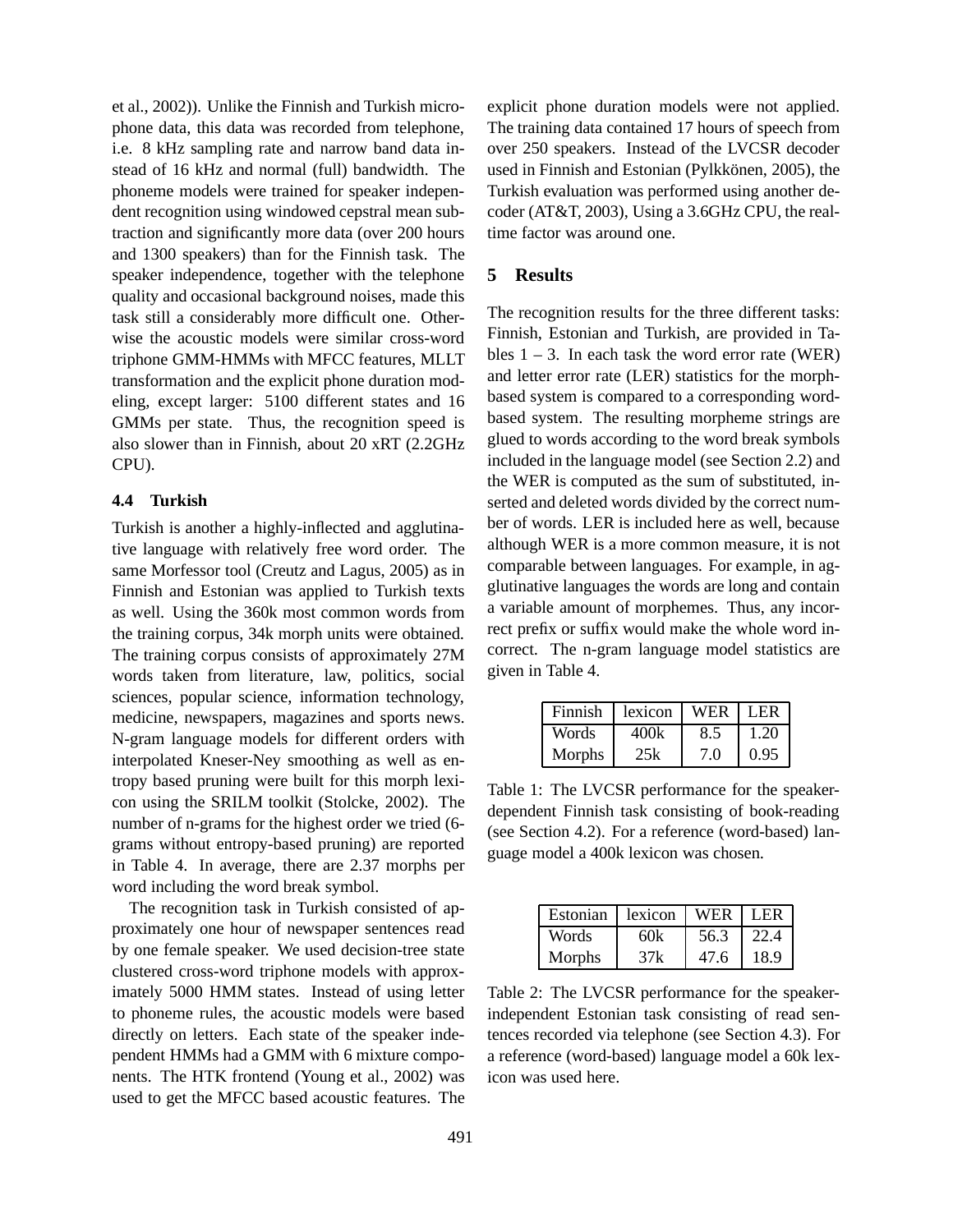| Turkish                          | lexicon | WER  | LER <sup>1</sup> |  |  |
|----------------------------------|---------|------|------------------|--|--|
| Words                            |         |      |                  |  |  |
| 3-gram                           | 50k     | 38.8 | 15.2             |  |  |
| Morphs                           |         |      |                  |  |  |
| 3-gram                           | 34k     | 39.2 | 14.8             |  |  |
| 4-gram                           | 34k     | 35.0 | 13.1             |  |  |
| 5-gram                           | 34k     | 33.9 | 12.4             |  |  |
| Morphs, rescored by morph 6-gram |         |      |                  |  |  |
| 3-gram                           | 34k     | 33.8 | 12.4             |  |  |
| 4-gram                           | 34k     | 33.2 | 12.3             |  |  |
| 5-gram                           | 34k     | 33.3 | 12.2             |  |  |

Table 3: The LVCSR performance for the speakerindependent Turkish task consisting of read newspaper sentences (see Section 4.4). For the reference 50k (word-based) language model the accuracy given by 4 and 5-grams did not improve from that of 3-grams.

In the Turkish recognizer the memory constraints during network optimization (Allauzen et al., 2004) allowed the use of language models only up to 5 grams. The language model pruning thresholds were optimized over a range of values and the best results are shown in Table 3. We also tried the same experiments with two-pass recognition. In the first pass, instead of the best path, lattice output was generated with the same language models with pruning. Then these lattices were rescored using the nonpruned 6-gram language models (see Table 4) and the best path was taken as the recognition output. For the word-based reference model, the two-pass recognition gave no improvements. It is likely that the language model training corpus was too small to train proper 6-gram word models. However, for the morph-based model, we obtained a slight improvement (0.7 % absolute) by two-pass recognition.

#### **6 Discussion**

The key result of this paper is that we can successfully apply the unsupervised statistical morphs in large vocabulary language models in all the three experimented agglutinative languages. Furthermore, the results show that in all the different LVCSR tasks, the morph-based language models perform very well and constantly dominate the reference language model based on words. The way that the lexi-

| #                  | morph-based models |            |            |  |
|--------------------|--------------------|------------|------------|--|
| ngrams             | Finnish            | Estonian   | Turkish    |  |
| 1 <sub>grams</sub> | 24,833             | 37,061     | 34,332     |  |
| 2grams             | 2,188,476          | 1,050,127  | 655,621    |  |
| 3grams             | 17,064,072         | 7,133,902  | 1,936,263  |  |
| 4grams             | 25,200,308         | 8,201,543  | 3,824,362  |  |
| 5grams             | 7,167,021          | 3,298,429  | 4,857,125  |  |
| 6grams             | 624,832            | 691,899    | 5,523,922  |  |
| 7grams             | 23,851             | 55,363     |            |  |
| 8grams             |                    | 1045       |            |  |
| Sum                | 52.293.393         | 20,469,369 | 16,831,625 |  |

Table 4: The amount of different n-grams in each language model based on statistical morphs. Note that the Turkish language model was not prepared by the growing n-gram algorithm as the others and the model was limited to 6-grams.

con is built from the word fragments allows the construction of statistical language models, in practice, for almost an unlimited vocabulary by a lexicon that still has a convenient size.

The recognition was here restricted to agglutinative languages and tasks in which the language used is both rather general and matches fairly well with the available training texts. Significant performance variation in different languages can be observed here, because of the different tasks and the fact that comparable recognition conditions and training resources have not been possible to arrange. However, we believe that the tasks are still both difficult and realistic enough to illustrate the difference of performance when using language models based on a lexicon of morphs vs. words in each task. There are no directly comparable previous LVCSR results on the same tasks and data, but the closest ones which can be found are slightly over 20% WER for the Finnish task (Hirsimäki et al., 2005), slightly over 40 % WER for the Estonian task (Alumäe, 2005) and slightly over 30 % WER for the Turkish task (Erdogan et al., 2005).

Naturally, it is also possible to prepare a huge lexicon and still succeed in recognition fairly well (Saraclar et al., 2002; McTait and Adda-Decker, 2003; Hirsimäki et al., 2005), but this is not a very convenient approach because of the resulting huge language models or the heavy pruning required to keep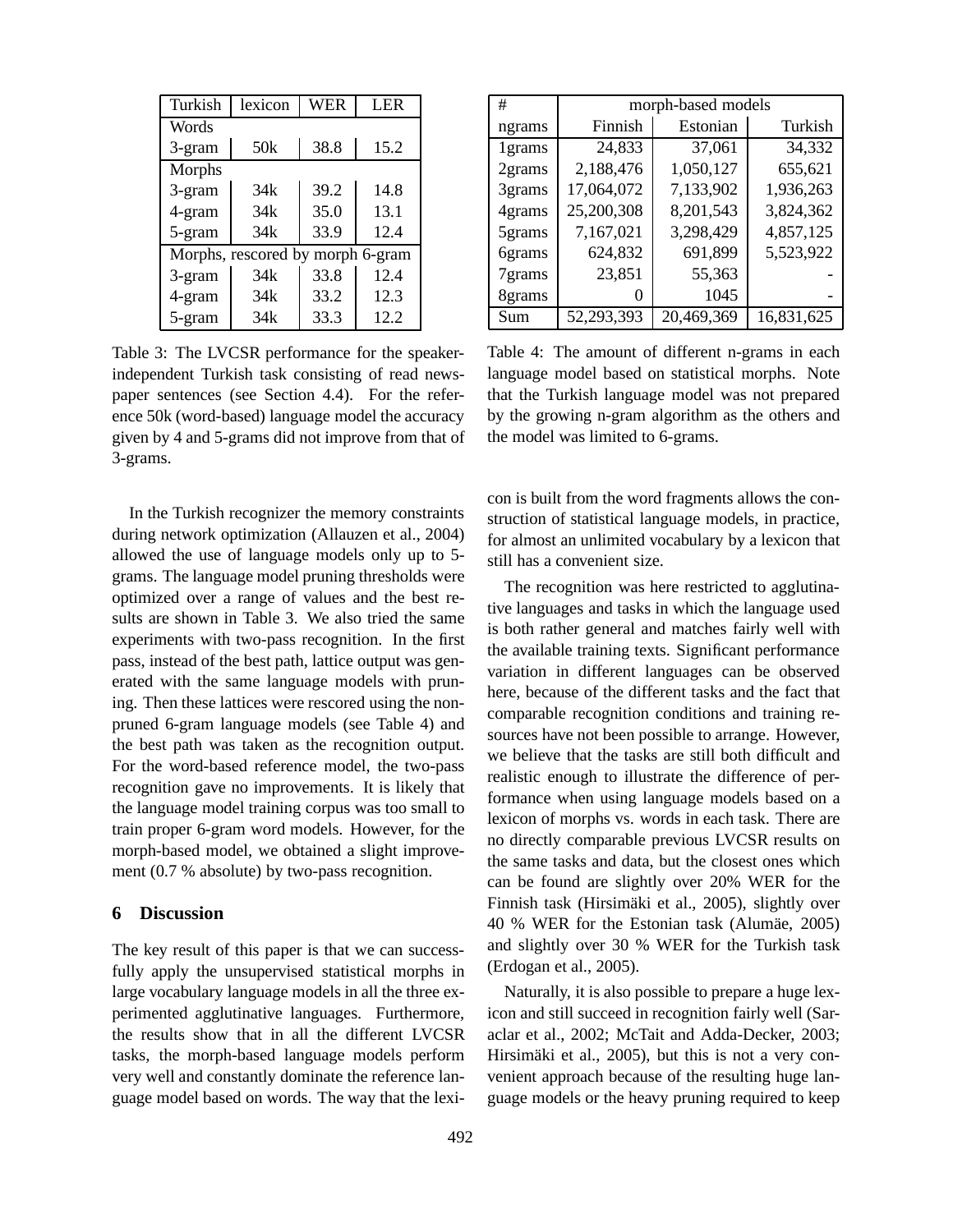them still tractable. The word-based language models that were constructed in this paper as reference models were trained as much as possible in the same way as the corresponding morph language models. For Finnish and Estonian the growing n-grams (Siivola and Pellom, 2005) were used including the option of constructing the OOV words from phonemes as in (Hirsimäki et al., 2005). For Turkish a conventional n-gram was built by SRILM similarly as for the morphs. The recognition approach taken for Turkish involves a static decoding network construction and optimization resulting in near real time decoding. However, the memory requirements of network optimization becomes prohibitive for large lexicon and language models as presented in this paper.

In this paper the recognition speed was not a major concern, but from the application point of view that is a very important factor to be taken into a account in the comparison. It seems that the major factors that make the recognition slower are short lexical units, large lexicon and language models and the amount of Gaussian mixtures in the acoustic model.

# **7 Conclusions**

This work presents statistical language models trained on different agglutinative languages utilizing a lexicon based on the recently proposed unsupervised statistical morphs. To our knowledge this is the first work in which similarly developed subword unit lexica are developed and successfully evaluated in three different LVCSR systems in different languages. In each case the morph-based approach constantly shows a significant improvement over a conventional word-based LVCSR language models. Future work will be the further development of also the grammatical morph-based language models and comparison of that to the current approach, as well as extending this evaluation work to new languages.

## **8 Acknowledgments**

We thank the Finnish Federation of the Visually Impaired for providing the Finnish speech data and the Finnish news agency (STT) and the Finnish IT center for science (CSC) for the text data. Our work was supported by the Academy of Finland in the projects *New information processing principles*, *Adaptive Informatics* and *New adaptive and learning methods in* *speech recognition*. This work was supported in part by the IST Programme of the European Community, under the PASCAL Network of Excellence, IST-2002-506778. The authors would like to thank Sabanci and ODTU universities for the Turkish acoustic and text data and AT&T Labs – Research for the software. This research is partially supported by SIMILAR Network of Excellence and TUBITAK BDP (Unified Doctorate Program of the Scientific and Technological Research Council of Turkey).

#### **References**

- Cyril Allauzen, Mehryar Mohri, Michael Riley, and Brian Roark. 2004. A generalized construction of integrated speech recognition transducers. In *Proceedings of the IEEE International Conference on Acoustics, Speech and Signal Processing (ICASSP)*, Montreal, Canada.
- Tanel Alumäe. 2005. Phonological and morphological modeling in large vocabulary continuous Estonian speech recognition system. In *Proceedings of Second Baltic Conference on Human Language Technologies*, pages 89–94.
- Mehryar Mohri and Michael D. Riley. DCD Library Speech Recognition Decoder Library. AT&T Labs – Research. http://www.research.att.com/ sw/tools/dcd/.
- Ebru Arisoy and Levent Arslan. 2005. Turkish dictation system for broadcast news applications. In *13th European Signal Processing Conference - EUSIPCO 2005*, Antalya, Turkey, September.
- Mathias Creutz and Krista Lagus. 2002. Unsupervised discovery of morphemes. In *Proceedings of the Workshop on Morphological and Phonological Learning of ACL-02*, pages 21–30.
- Mathias Creutz and Krista Lagus. 2005. Unsupervised morpheme segmentation and morphology induction from text corpora using Morfessor. Technical Report A81, Publications in Computer and Information Science, Helsinki University of Technology. URL: http://www.cis.hut.fi/projects/ morpho/.
- J. Garofolo, G. Auzanne, and E. Voorhees. 2000. The TREC spoken document retrieval track: A success story. In *Proceedings of Content Based Multimedia Information Access Conference*, April 12-14.
- P. Geutner, M. Finke, and P. Scheytt. 1998. Adaptive vocabularies for transcribing multilingual broadcast news. In *Proceedings of the IEEE International Conference on Acoustics, Speech and Signal Processing (ICASSP)*, Seattle, WA, USA, May.